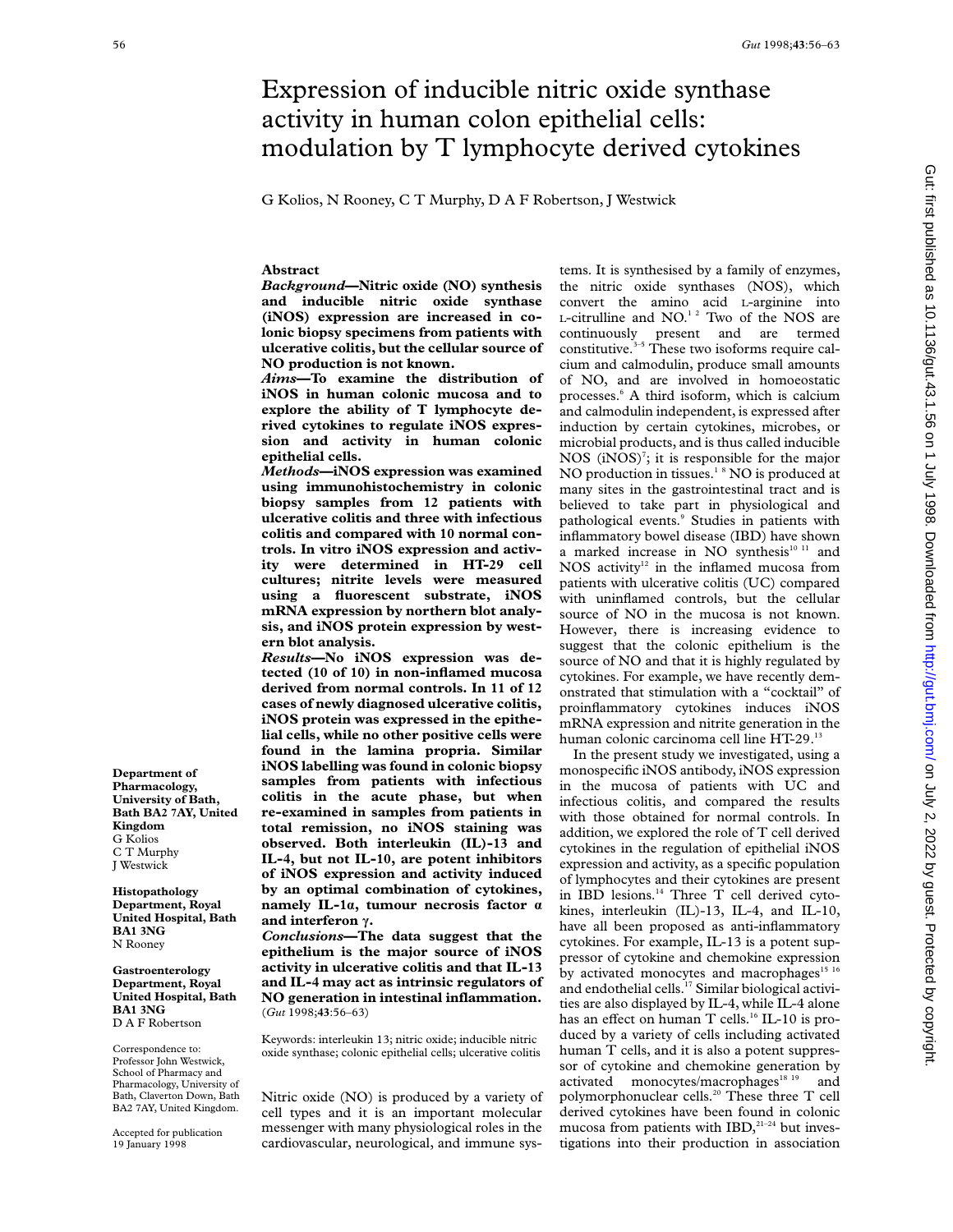with this disease have so far been inconclusive.<sup>25</sup> IL-4, IL-10, and IL-13 modulate cytokine production in UC and Crohn's disease, $26$  and it has been suggested that changes in their production may be associated with the pathogenesis of IBD.<sup>27</sup> In addition, the role of IL-10 as negative regulator of colonic inflammation is suggested by the "chronic enterocolitis" phenotype expressed in IL-10 deficient mice.<sup>2</sup>

# **Materials and methods**

# MATERIALS

Recombinant human (rh)IL-1 $\alpha$  (specificity 5  $\times$  $10^7$  U/mg) and tumour necrosis factor  $\alpha$ (TNF- $\alpha$ ) (specificity 6 × 10<sup>7</sup> U/mg) were gifts from Glaxo (Greenford, Middx, UK) and Bayer (Slough, Berks, UK) respectively. Recombinant human interferon  $\gamma$  (rhIFN- $\gamma$ ) (specificity  $>2.0 \times 10^7$  U/mg) was purchased from Boehringer-Mannheim, Lewes, Sussex, UK. rhIL-13 was purified from culture supernatants of stable transfected CHO cells<sup>15</sup> and generously provided by Dr A Minty (Sanofi, Recherche, Labege, France). rhIL-10 (specificity  $1 \times 10^7$  U/ml) was kindly donated by Dr K W Moore (DNAX, Palo Alto, CA, USA). rhIL-4 (specificity  $>1 \times 10^7$  U/mg) was purchased from Genzyme. Sodium nitrite and 2,3-diaminonaphthalene were from Sigma Chemical and Lancaster Synthesis Ltd respectively. The digoxigenin chemiluminescent detection kit for northern blotting came from Boehringer-Mannheim. 5'-Digoxigenin labelled probe for iNOS was a cocktail containing three antisense 30-mer oligonucleotides purchased fromR&D Systems (Abingdon, Oxon, UK). Dr J R Weinder and colleagues at Merck Research Laboratories, Rahway, NJ, USA characterised and generously provided a rabbit anti-iNOS affinity purified immunoglobulin G designated NO-53, which was raised against the last seven C-terminal amino acids of human iNOS and does not cross react with the constitutive NOS isoform.<sup>30</sup> The ABC complex and the 3,3'-diaminobenzidine peroxidase substrate tablets set were from Dako and Sigma respectively.

# CELL CULTURES

The HT-29 cell line was purchased from the European Collection of Animal Cell Cultures. Cell cultures were maintained in McCoy's 5A medium (Gibco) supplemented with 10% fetal calf serum, penicillin/streptomycin (10 U/ml and 10  $\mu$ g/ml) and Fungizone (0.5  $\mu$ g/ml) (complete medium), incubated at 37°C in an atmosphere of 5%  $CO<sub>2</sub>$ , and passaged weekly. For experiments, HT-29 cells were seeded at  $(2-3) \times 10^4$ /cm<sup>2</sup> in six-well plates (Nunc, UK) in complete medium and incubated at 37°C in 5% CO, until confluent. Confluent cell cultures were treated with the appropriate concentrations of stimuli in medium without fetal calf serum and incubated as above.

# FLUORIMETRIC ASSAY OF NITRITE

NO production by HT-29 cells was determined by measuring in culture supernatants the stable end product nitrite. Nitrite was measured using the fluorimetric assay described by Misko *et al*. <sup>31</sup> This assay is based on the reaction of nitrite with 2,3-diaminonaphthalene to form the fluorescent product 1-(*H*)-naphthotriazole. The samples were measured using a PTI dual wavelength spectrophotofluorimeter (excitation at 365 nm and emission at 405 nm), as previously described.13 The sensitivity of the assay was 10 nM.

# NORTHERN BLOT ANALYSIS

Total cellular RNA from HT-29 cells was isolated as previously described.<sup>13 32</sup> Total RNA was separated by electrophoresis using formaldehyde/1% agarose gels and transferred overnight to nylon membrane (Boehringer-Mannheim) by capillary blotting. The blots were hybridised overnight at 60°C with digoxigenin labelled oligonucleotide probes (10 ng/ml) for iNOS. Bound probes were detected using anti-digoxigenin Fab fragments conjugated to alkaline phosphatase with lumigen PPD (Boehringer-Mannheim) as the chemiluminescent substrate. Specific iNOS mRNA was quantified by laser densitometry. Equivalent amounts of total RNA load per gel lane were assessed by monitoring 18S and 28S RNA.

# WESTERN BLOT ANALYSIS

At predetermined times after stimulation, HT-29 monolayers were scraped into Laemmli SDS reducing gel sample buffer which contained 5  $\mu$ g/ml carboxypeptidase inhibitor.<sup>33</sup> Solubilised proteins were separated by sodium dodecyl sulphate/polyacrylamide gel electrophoresis on 7% gels and transferred to a nitrocellulose membrane. Membranes were incubated for one hour with rabbit anti-human iNOS antibody (NO-53) diluted 1:40 000 in phosphate buffered saline/Tris. Specific binding was obtained using alkaline phosphatase conjugated sheep anti-rabbit immunoglobulin with BCIP substrate (Sigma) as chromagen. All incubations and washes were carried out at room temperature with gentle shaking.

#### PATIENTS

Colonic biopsy specimens were selected from patients who had been diagnosed at the Royal United Hospital, Bath. The patient groups included active UC  $(n = 12, nine$  men and three women, median age 42 years, range 24–59), infectious colitis ( $n = 3$ , three men, median age 41 years, range 29–56), and controls  $(n = 10, six$  men and four women, median age 64 years, range 26–84). All patients with UC were newly diagnosed with moderate to severe disease activity at the time of colonoscopy. All patients were examined before treatment, and biopsy samples were taken from the areas of greatest inflammation. Routine histological examination of these specimens showed ulceration, mucin depletion, deformation of the glands, crypt abscesses, and inflammatory cell infiltration of the lamina propria. Patients with infectious colitis, caused by salmonellosis, were examined, and biopsy specimens were taken before treatment and when the patients were in total remission after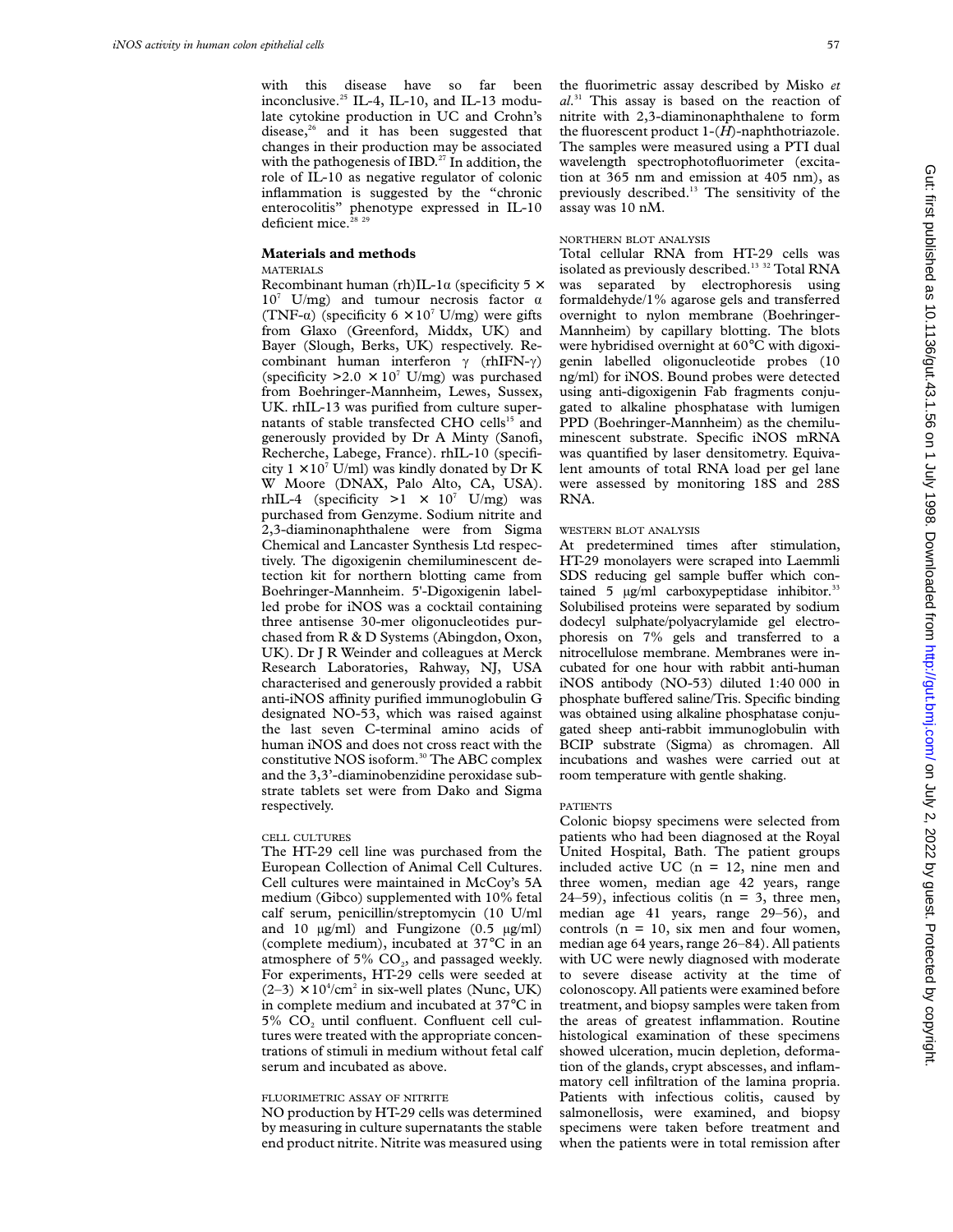treatment. Biopsy samples of normal bowel mucosa from patients with diverticular disease  $(n = 2)$  and colon adenocarcinoma  $(n = 6)$  and from normal individuals  $(n = 2)$  were used as controls. On routine histological examination, these samples had normal numbers of goblet cells and did not show any inflammatory infiltration of the lamina propria.

# IMMUNOHISTOCHEMISTRY

Polyclonal rabbit antibody against the C-terminal sequence of human iNOS was used in an avidin/biotin method to demonstrate the presence of iNOS. Colonic biopsy samples that had been fixed in formalin and embedded in paraffin were mounted on 3-aminopropyltriethoxysilane coated slides. The mounted slides were incubated for one hour with rabbit anti-human iNOS antibody (NO-53), diluted 1:1000. Gills haematoxylin was used as a counterstain. Blocking experiments were carried out by adding the immunogenic peptide at a concentration of 150 nM to the working dilution of anti-iNOS antibody.



*Figure 1 All sections were stained with anti-human inducible nitric oxide synthase (iNOS) antibody (NO-53) using avidin/biotin peroxidase. (A)* Normal bowel with no detection of iNOS. Original magnification × 100. (B) Ulcerative colitis (UC) with staining of superficial section of crypt and<br>surface epithelium. Original magnification × 100. (C) Another UC case show *epithelial cells, in close association with neutrophil infiltration of the lamina propria (arrowheads). Original magnification* × *100. (D) Acute infectious colitis with staining of the superficial section of crypt and surface epithelium. Original magnification*  $\times$  100. (E) Sample from the same patient after *recovery, with resolution of iNOS expression. Original magnification* × *50. (F) Same section as (D) using primary antibody preabsorbed with immunogenic peptide. Original magnification* × *250.*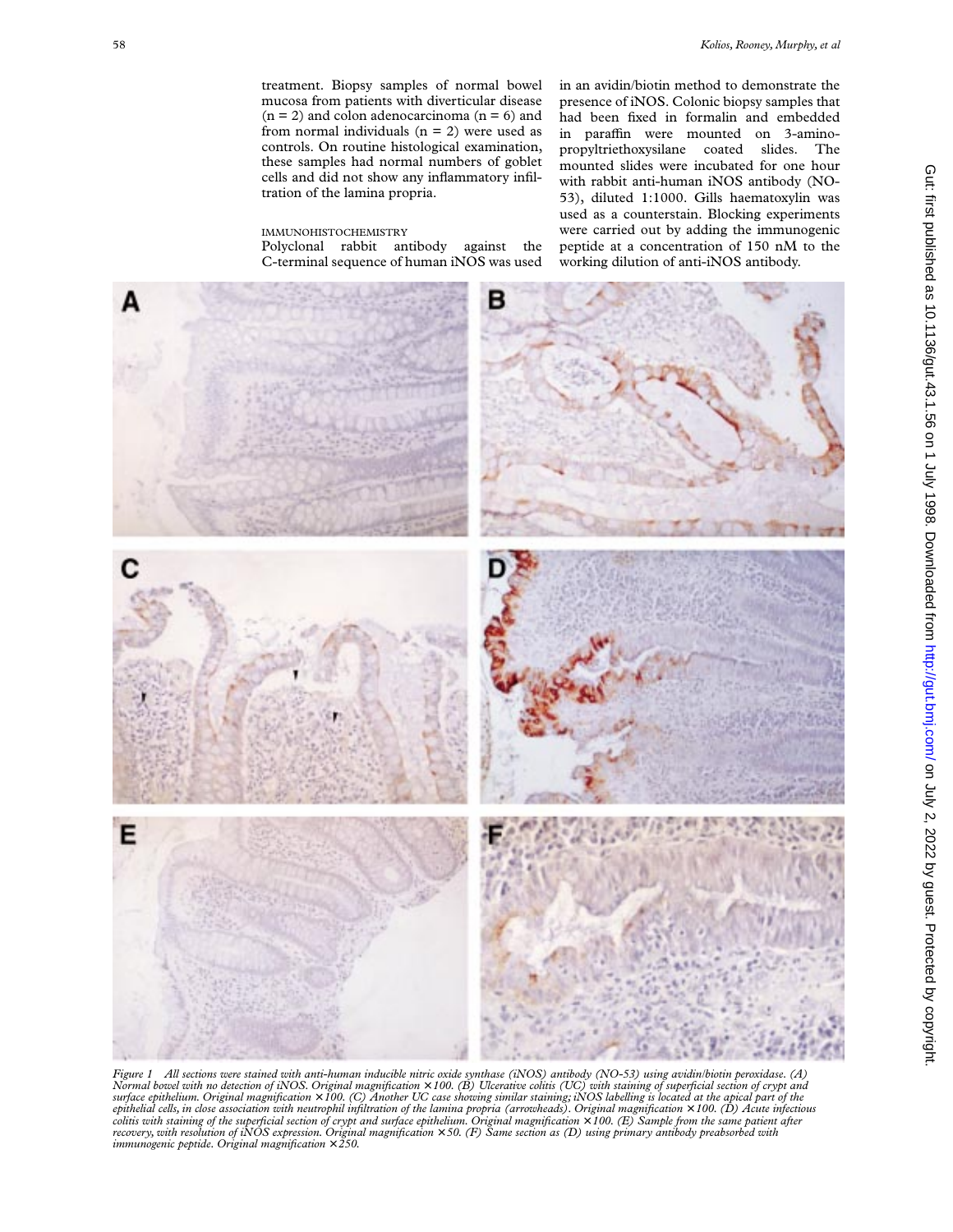

*Figure 2 Nitrite production by HT-29 cells after treatment with cytokines. Confluent monolayers of HT-29 cells were treated with interleukin (IL)-13 (30 ng/ml), IL-4 (30 ng/ml), IL-10 (30 ng/ml), IL-1á (10 ng/ml)/interferon ã (IFN-ã) (300 U/ml) or IL-1á (10 ng/ml)/IFN-ã (300 U/ml)/tumour necrosis factor á (TNF-á) (100 ng/ml), and after 48 hours incubation at 37*°*C nitrite levels were determined in supernatants, using a fluorescent substrate with a 10 nM level of detection. Basal is the amount of nitrite produced by HT-29 cells in the absence of added cytokines. Results are expressed as means (SEM) from three separate experiments.*

### STATISTICAL ANALYSIS

Statistical significance was assessed by two way analysis of variance followed by Dunnett's test for multiple comparison with controls. Data are expressed as means (SEM) from three experiments. Triplicate determinations were performed in each experiment.  $p \le 0.05$  was taken as the criterion for a significant difference.

#### **Results**

#### IMMUNOHISTOCHEMISTRY

No iNOS expression was detected in the normal non-inflamed mucosa (10 of 10 cases) derived from patients with diverticular disease and colon adenocarcinoma and healthy individuals (fig 1A). In 11 of 12 cases of UC the



*Figure 3 Nitrite production by HT-29 cells after treatment with interleukin (IL)-1á (10 ng/ml)/interferon ã (IFN-ã) (300 U/ml)/tumour necrosis factor (TNF-á) (100 ng/ml) in the presence of increasing concentrations of IL-13. Proinflammatory cytokines were added after one hour of pretreatment with IL-13, and nitrite levels were determined in supernatants after 24 hours incubation at 37*°*C. Each point represents the mean (SEM) from three separate experiments. \*\*p<0.01, \*\*\*p<0.001 compared with positive control response (no IL-13).*



*Figure 4 Nitrite production by HT-29 cells after treatment with interleukin (IL)-1á (10 ng/ml)/interferon ã (IFN-ã) (300 U/ml)/tumour necrosis factor á (TNF-á) (100 ng/ml) in the presence of increasing concentrations of IL-4. Proinflammatory cytokines were added after one hour of pretreatment with IL-4, and nitrite levels were determined in supernatants after 24 hours incubation at 37*°*C. Each point represents the mean (SEM) from three separate experiments. \*\*p<0.01, \*\*\*p<0.001 compared with positive control response (no IL-4).*

epithelial cells expressed appreciable amounts of iNOS, always at the superficial part of the crypt and the surface of the mucosa, while no other positive cells were found in the lamina propria (fig 1B). iNOS was characteristically expressed in most cases at the apical part of the epithelial cells and was in close association with neutrophil infiltration of the lamina propria (fig 1C). Similar results were seen in all cases of infectious colitis examined (fig 1D). Colonic



*Figure 5 Inducible nitric oxide synthase (iNOS) mRNA expression by HT-29 cells after treatment with interleukin (IL)-1á (10 ng/ml)/interferon ã (IFN-ã) (300 U/ml)/tumour necrosis factor á (TNF-á) (100 ng/ml) in the presence of increasing concentrations of IL-13. The proinflammatory cytokines were added after one hour of pretreatment with IL-13 and incubated for 12 hours at 37*°*C. The top panel is the northern blot, the middle panel is the densitometry analysis of the blot, and the bottom panel the ethidium bromide stained 18S and 28S bands indicating equal loading of the lanes. This is a representative of three experiments.*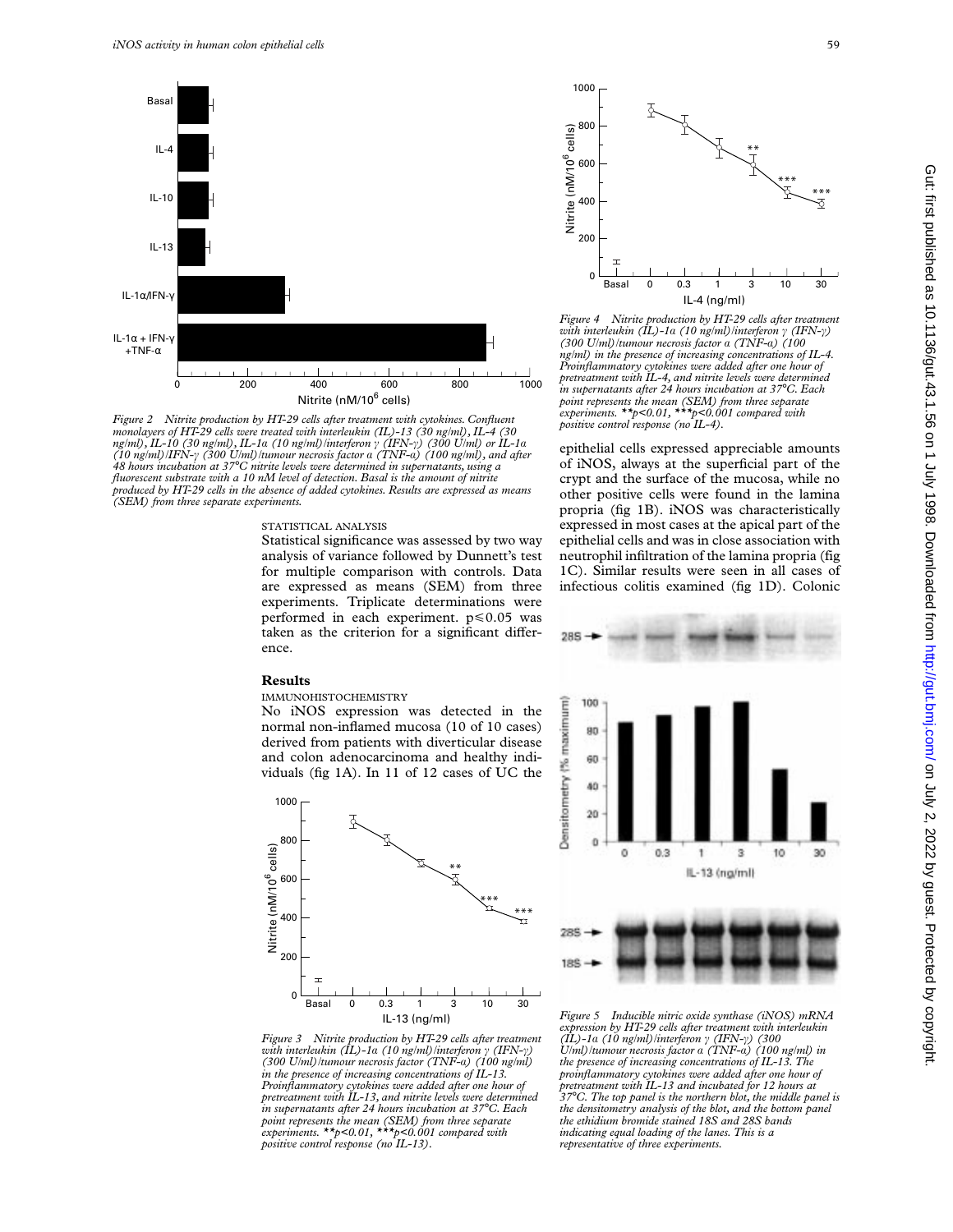285 Densitometry (% maximum) Densitometry I% maximum) 100 100 80 60 60 **AO** 40 20 20  $\theta$  $0.3$ 10 30  $\ddot{\text{o}}$ ö3 IL-4 (ng/ml) 285 289 188 188

*Figure 6 Inducible nitric oxide synthase (iNOS) mRNA expression by HT-29 cells after treatment with interleukin (IL)-1 á (10 ng/ml)/interferon ã (IFN-ã) (300 U/ml)/tumour necrosis factor (TNF-á) (100 ng/ml) in the presence of increasing concentrations of IL-4. The proinflammatory cytokines were added after one hour of pretreatment with IL-4 and incubated for 12 hours at 37*°*C. The top panel is the northern blot, the middle panel is the densitometry analysis of the blot, and the bottom panel the ethidium bromide stained 18S and 28S bands indicating equal loading of the lanes. This is a representative of three experiments.*

biopsy specimens from patients with infectious colitis, which stained positive for iNOS in the acute phase of the disease, when re-examined when the patients were in total remission did not express detectable iNOS (fig 1E). No staining was seen in the negative controls, when the primary antibody (NO-53) was omitted, and staining was dramatically reduced when NO-53 was incubated with the immunogenic peptide (described above) (fig 1F).

#### NOS ACTIVITY

Resting HT-29 cells were found to produce a basal amount of nitrite (fig 2), which was due to constitutive NOS as no iNOS expression was detected and the production of basal nitrite was unaffected by the protein synthesis inhibitor cycloheximide. None of the cytokines, added alone, was found to affect this constitutive nitrite generation by HT-29 cells. The minimal requirement for a significant increase in nitrite generation was the combination IL-1 $\alpha$ /IFN- $\gamma$  (all other pairs of cytokines were ineffective), and the addition of TNF- $\alpha$  to this combination induced a threefold enhancement of nitrite production (fig 2). Similarly, stimulation of HT-29 cells with IL-13, IL-4, or IL-10 for up to 48 hours did not affect constitutive nitrite generation by these cells (fig 2). Pretreatment of HT-29 cells with different concentrations of IL-13 or IL-4 (0.3–30 ng/ml) for one hour before the addition of the optimal cytokine cocktail (IL-1α/TNF-α/IFN-γ) pro-



IL-10 (ng/ml)

duced a concentration related and highly significant (p<0.001) inhibition of nitrite generation (figs 3 and 4 respectively), with about 50% inhibition at 3 ng/ml either IL-13 or IL-4. Finally, we found that IL-10 over the concentration range 0.3–30 ng/ml had no effect on IL-1 $\alpha$ /TNF- $\alpha$ /IFN- $\gamma$  induced nitrite generation by HT-29 cells (data not shown).

# iNOS mRNA EXPRESSION BY HT-29 CELLS

In unstimulated cells or after stimulation with IL-13, IL-4, or IL-10, no iNOS transcripts were detected. To determine the effect of IL-13, IL-4, and IL-10 on cytokine induced iNOS mRNA expression, cells were pretreated for one hour with different concentrations (0.3–30 ng/ml) of IL-13, IL-4, or IL-10, then IL-1 $\alpha$  (10 ng/ml)/IFN- $\gamma$  (300 U/ml)/TNF- $\alpha$ (100 ng/ml) was added, and iNOS mRNA expression was measured at 12 hours. Low concentrations (0.3–3 ng/ml) of both IL-13 and IL-4 had no significant effect on IL-1 $\alpha$ / IFN- $\gamma$ /TNF- $\alpha$  induced iNOS mRNA expression, whereas higher concentrations (>10) ng/ml) of both IL-13 and IL-4 significantly suppressed iNOS mRNA expression by HT-29 cells (figs 5 and 6 respectively). We have previously shown that the minimal requirement for the induction of iNOS mRNA is IL-1 $\alpha$  and IFN- $\gamma$ , while the addition of TNF- $\alpha$  to this combination produces an up regulation of nitrite production without a further increase in iNOS mRNA.<sup>13</sup> These data taken together

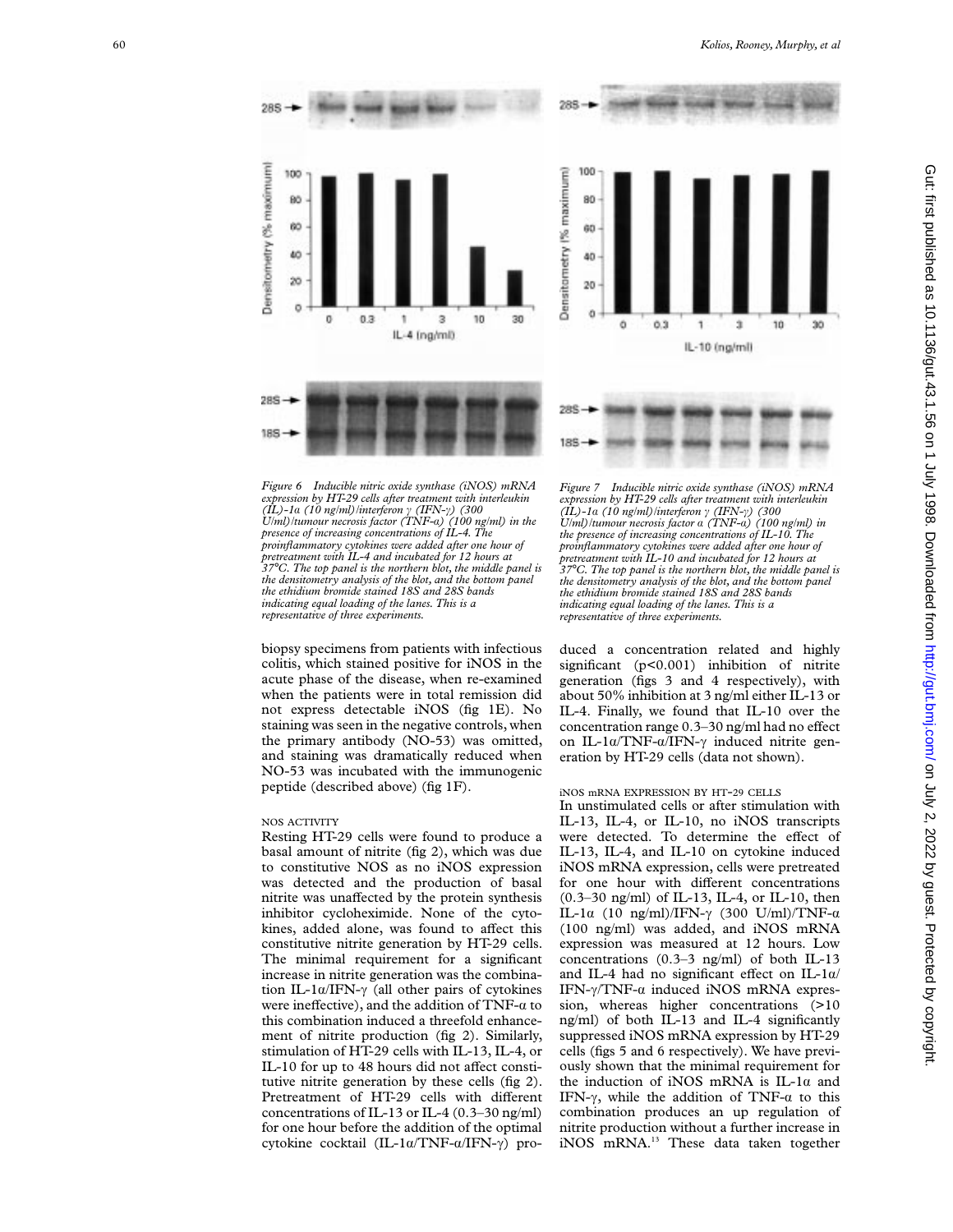

*Figure 8 Inducible nitric oxide synthase (iNOS) protein expression by HT-29 cells after stimulation with interleukin (IL)-1á (10 ng/ml)/interferon ã (IFN-ã) (300 U/ml)/tumour necrosis factor á (TNF-á) (100 ng/ml) in the presence of increasing concentrations of IL-13. HT-29 cells were pretreated for one hour with IL-13, then proinflammatory cytokines were added. HT-29 monolayers were scraped after 24 hours incubation at 37*°*C and total protein was extracted. iNOS protein expression was determined by western blot analysis, using an anti-human iNOS antibody. This is a representative of three experiments.*

suggest that IL-13 and IL-4, at low concentrations (0.3–3 ng/ml), down regulate the posttranscriptional effect of TNF- $\alpha$  on the IL-1 $\alpha$ / IFN- $\gamma$  induced nitrite generation by HT-29 cells, while high concentrations of IL-13 and IL-4 (>10 ng/ml) additionally block the transcription of iNOS mRNA induced by the proinflammatory cytokines. Finally, pretreatment with IL-10 had no effect on the IL-1 $\alpha$ /IFN- $\gamma$ /TNF- $\alpha$  induced iNOS mRNA in  $HT-29$  cells (fig 7).

# iNOS PROTEIN EXPRESSION

HT-29 cells were treated for 24 hours with the appropriate stimuli, then iNOS protein expression was determined by western blot analysis. Unstimulated cells did not express iNOS protein. The minimal requirement for iNOS protein expression was the combination IL-1 $\alpha$ / IFN- $\gamma$ , and iNOS protein expression was greatly enhanced by the addition of  $TNF-\alpha$  to this combination (data not shown), in parallel with the threefold increase in nitrite generation (fig 2). To determine the effect of IL-13 on cytokine induced iNOS protein expression, HT-29 cells were pretreated for one hour with different concentrations of IL-13  $(0.3-30)$ ng/ml) before stimulation with the optimal cytokine cocktail of IL-1 $\alpha$ /IFN- $\gamma$ /TNF- $\alpha$ . IL-13 was found to produce a concentration dependent inhibition of iNOS protein expression induced by IL-1 $\alpha$ /IFN- $\gamma$ /TNF- $\alpha$  (fig 8), similar to the inhibition of IL-1 $\alpha$ /IFN- $\gamma$ / TNF- $\alpha$  induced nitrite generation (fig 3).

# **Discussion**

We have shown iNOS protein expression by immunohistochemistry in epithelial cells of the inflamed colonic mucosa of patients with active UC and infectious colitis. iNOS protein expression was not detected in the mucosa of biopsy samples from patients with infectious colitis in remission, uninvolved mucosa of colon adenocarcinoma, diverticular disease, or healthy individuals. iNOS was strongly expressed on the apical surface of the epithelium at the top of the crypts with less expression in deeper epithelial cells of the crypts, and was not detectable in the lamina propria or in the inflammatory leucocytes closely associated with the epithelial cells. These results strongly suggest that the colonic epithelial cells are the major source of NO production and increased iNOS activity in the mucosa from patients with

 $UC<sub>10-12</sub>$  and this NO generation is in close association with, and may contribute to, the inflammatory process. Our results with biopsy samples from patients with newly diagnosed UC and infectious colitis extend and complement a parallel study by Singer *et al*, <sup>30</sup> in which resected colon from patients with long standing intractable UC were examined, and showed similar heavy iNOS staining in the apical region of crypts in close association with areas of intense neutrophil infiltration of the lamina propria and epithelium. In addition, in the cases that expressed iNOS, Singer *et al*<sup>30</sup> have noted that nitrotyrosine, the stable product of the action of peroxynitrite on tyrosinecontaining proteins, was also localised in colonic epithelial cells in areas of inflammation, in both the surface epithelium and crypts.30 These findings suggest that some component of the inflammatory response induces iNOS expression in colonic epithelial cells and that NO generated by these cells reacts with superoxide to produce peroxynitrite, which nitrates cellular proteins and forms nitrotyrosine. Aminosalicylates, which are widely used to treat IBD, inhibit these nitrosation reactions $34$ ; this activity may account for their therapeutic effects in intestinal inflammation.

The functional role of NO production by colonic epithelial cells is not known, and it is not clear whether the increased NO production in patients with IBD is beneficial or harmful to the tissue. Although NO, or the subsequent reactive products, can contribute to the cytopathology of host cells when produced in excess, $35$  some data suggest that NO may diminish epithelial damage. NO can scavenge oxygen radicals reducing their harmful effects, $36$  and inhibition of NO synthesis promotes damage induced by HCl, ethanol, and lipopolysaccharide,  $37-39$  suggesting that NO may have a protective effect on the gut. In addition, epithelial iNOS expression may provide an oxidative barrier to bacterial invasion.40 On the other hand, enhanced NO release by the induction of iNOS in the colon may contribute directly to the mucosal damage caused by a variety of mechanisms including inhibition of DNA synthesis, inhibition of mitochondrial function, and intracellular iron release.41 42 NO freely interacts with oxygen metabolites to yield nitrosating species, and the formation of carcinogenic nitrosamines may be the link with the increased frequency of colorectal cancer in UC.<sup>43</sup> High levels of nitrosamines have been shown in rectal dialysates of patients with active IBD.<sup>44</sup> We showed that unstimulated HT-29 colonic epithelial cells produced a basal amount of constitutive NO, while stimulation with cytokines induced a large amount of NO as the result of iNOS expression. It is possible that small amounts of NO produced in colonic epithelial cells by constitutive NOS may preserve intestinal integrity, whereas the large amounts of NO produced as the result of iNOS induction have a proinflammatory effect causing tissue injury.

Both T cells and T cell derived cytokines including IFN- $\gamma$ , IL-4, IL-13, and IL-10 have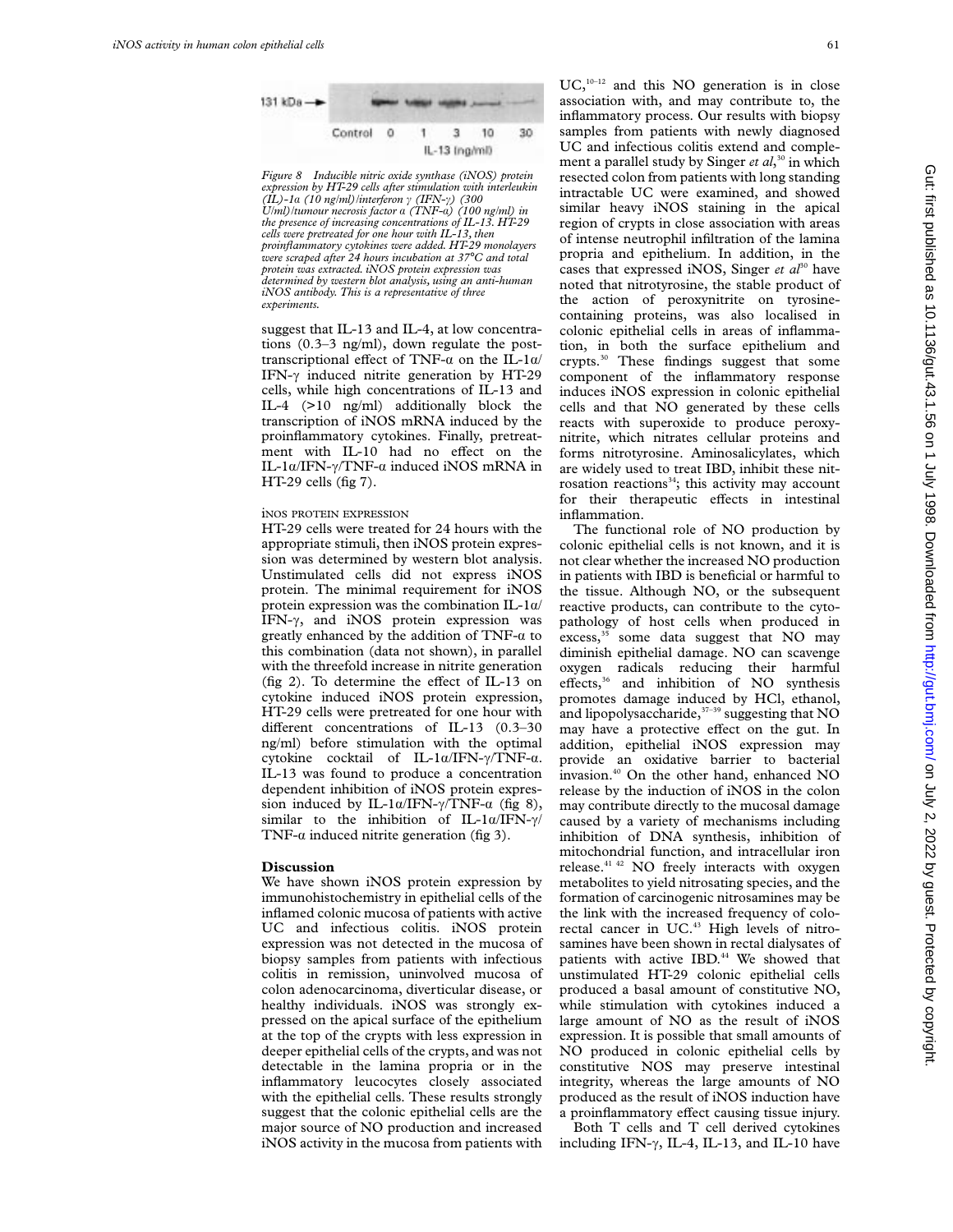been detected in the mucosa of patients with IBD,14 25 45 46 and it has been proposed that this may be associated with the pathogenesis of the disease.27 We have used the human colonic epithelial cell line HT-29 as a model to explore the regulation by T cell derived cytokines of epithelial iNOS expression and activity. We have now shown that IL-4 and IL-13, but not IL-10, produce a concentration dependent inhibition of the nitrite generation and iNOS protein and mRNA expression induced in colonic epithelial cells by the cytokine cocktail of IL-1 $\alpha$ /IFN- $\gamma$ /TNF- $\alpha$ . The inhibitory effect of IL-13 and IL-4 observed at low concentrations of each of these cytokines is dependent on the presence of  $TNF-\alpha$ , acting as a posttranscriptional stimulator of iNOS expression and activity. However, at higher concentrations, IL-4 and IL-13 are potent inhibitors of iNOS mRNA induction, which is entirely independent of the presence of TNF-a. IL-13 has been shown to inhibit NO production by activated macrophages in animals.47 48 Saura *et*  $a<sup>19</sup>$  have shown that IL-13 inhibits iNOS expression in human mesangial cells after stimulation with a cocktail of proinflammatory cytokines and lipopolysaccharide. IL-10 has been found to inhibit NO production by mouse activated macrophages. $50\,51}$  In contrast, we found that IL-10 had no effect on proinflammatory cytokine induced iNOS expression and activity by colonic epithelial cells. Similarly, IL-10 had no effect on IL-8 generation by HT-29 cells, unlike IL-13. $52$  There is increasing evidence to suggest that IL-10, because of its ability to inhibit monocyte/macrophage activation, may be a useful treatment of IBD.<sup>53 54</sup> However, the results presented here suggest that IL-13 may be a more appropriate T lymphocyte derived cytokine to use because of its ability to inhibit epithelial cell iNOS expression as well as its ability to inhibit monocyte/ macrophage activation.<sup>15</sup> <sup>16</sup> <sup>55</sup> <sup>56</sup>

In active colitis it is likely that the optimal cocktail of cytokines for induction of iNOS activity is present. Strategies to increase apical epithelial concentrations of IL-4 and/or IL-13 or to regulate the signal transduction system responsible for the inhibitory effect of these cytokines on iNOS transcription and protein expression may reveal novel targets for therapeutic intervention in IBD. Whether the inhibition of NO production will be of therapeutic value in intestinal inflammation awaits further investigation of NOS isoforms, and probably the development of selective NOS inhibitors to inhibit the excessive NO production by iNOS without changing the physiological control of vascular tone and cellular integrity by the constitutive enzyme.<sup>9</sup>

We would like to thank Mrs Carolyn F Male, FIMBS, for her technical assistance in the Histopathology Department, Royal United Hospital, Bath. This work was supported by the Astra Foundation, UK, the National Association for Colitis and Crohn's Disease (NACC), UK, the Wellcome Trust, UK, and the Hellenic Society of Gastroenterology, Greece.

- 1 Moncada S, Higgs A. The L-arginine-nitric oxide pathway. *N Engl J Med* 1993;**329**:2002–12.
- 2 Nathan C, Qiao-wen X. Nitric oxide synthases: roles, tolls, and controls. *Cell* 1994;**78**:915–8.
- 
- 3 Michel T, Li GK, Busconi L. Phosphorylation and subcellular translocation of endothelial nitric oxide synthase. *Proc Natl Acad Sci USA* 1993;**90**:252–6.
- 4 Nathan C. Nitric oxide as a secretory product of mammalian cells. *FASEB J* 1992; **6**:3051–64. 5 Nakane M, Schmidt HHHW, Pollock JS, *et al*. Cloned
- human brain nitric oxide synthase is highly expressed in skeletal muscle. *FEBS Lett* 1993;**316**:175–80. 6 Moncada S, Palmer RMJ, Higgs EA. Nitric oxide:
- physiology, pathophysiology and pharmacology. *Pharmacol Rev* 1991;**43**:109–42. 7 Nussler AK, Billiar TR. Inflammation, immunoregulation,
- and inducible nitric oxide synthase. *J Leukoc Biol* 1993;**54** : 171–8.
- 8 Morris SM, Billiar TR. New insights into the regulation of inducible nitric oxide synthase. *Am J Physiol* 1994;**266** : E829–39.
- Whittle BJR. Nitric oxide in gastrointestinal physiology and pathology. In: Johnson LR, ed. *Physiology of the gastrointesti-nal tract.* 3rd ed. New York: Raven Press, 1994:267–94. 10 Middleton SJ, Shorthouse M, Hunter JO. Increased nitric
- oxide synthesis in ulcerative colitis. *Lancet* 1993;**341**:465–6. 11 Lundberg JON, Hellstrom PM, Lundberg JM, *et al*. Greatly
- increased luminal nitric oxide in ulcerative colitis. *Lancet* 1994;**344**:1673–4. 12 Boughton-Smith NK, Evans SM, Hawkey CJ, *et al*. Nitric
- oxide synthase activity in ulcerative colitis and Crohn's dis-ease. *Lancet* 1993;**342**:338–40.
- 13 Kolios G, Brown Z, Robson RL, *et al*. Inducible nitric oxide synthase activity and expression in a human colonic epithe-lial cell line, HT-29. *Br J Pharmacol* 1995;**116**:2866–72.
- 14 Sartor RB. Cytokines in intestinal inflammation: pathophysiological and clinical considerations. *Gastroenterology* 1994;**106**:533–9.
- 15 Minty A, Chalon P, Derocq J-M, *et al.* Interleukin-13 is a new human lymphokine regulating inflammatory and immune responses. *Nature* 1993;362:248-50.<br>16 Zurawski G, De Vries JE. Interleukin 13, an interleukin
- 4-like cytokine that acts on monocytes and B cells, but not
- on T cells. *Immunol Today* 1994;**15**:19–26. 17 Marfaing-Koka A, Devergne O, Gorgone G, *et al*. Regula-tion of the production of the RANTES chemokine by endothelial cells: synergistic induction by IFN-gamma plus TNF-á and inhibition by IL-4 and IL-13. *J Immunol* 1995; **154**:1870–8.
- 18 de Waal Malfyt R, Abrams J, Bennett B, *et al*. Interleukin 10 (IL-10) inhibits cytokine synthesis by human monocytes: an autoregulatory role of IL-10 produced by monocytes. *J Exp Med* 1991;**174**:1209–20.
- 19 Moore KW, O'Garra A, De Waal Malefyt R, *et al* . Interleukin-10. *Annu Rev Immunol* 1993;**11**:165–90.
- 20 Kasama T, Strieter RM, Lukacs NW, *et al*. Regulation of neutrophil-derived chemokine expression by IL-10. *J Immunol* 1994;**152**:3559–69.
- 21 Isaacs KL, Sartor RB, Haskill JS. Cytokine mRNA profiles in inflammatory bowel disease mucosa detected by PCR amplification. *Gastroenterology* 1992;**103**:1587–95.
- 22 Niessner M, Volk BA. Altered Th1/Th2 cytokine profiles in the intestinal mucosa of patients with inflammatory bowel disease as assessed by quantitative reversed transcribed polymerase chain reaction (RT-PCR). *Clin Exp Immunol* 1995;**101**:428–35.
- 23 Kucharzik T, Stoll R, Lugering N, *et al*. Circulating antiinflammatory cytokine IL-10 in patients with inflammatory bowel disease (IBD). *Clin Exp Immunol* 1995;**100**: 452–6.
- 24 Radford-Smith D, McGowan I, Jewell DP. Th1 and Th2 gene expression in inflammatory bowel disease. *Gastroen-terology* 1994;**106**:A757.
- 25 Radford-Smith D, Jewell DP. Cytokines and inflammatory
- bowel disease. *Baillieres Clin Gastroenterol* 1996;**10**:151–64. 26 Kucharzik T, Lugering N, Weigelt H, *et al*. Immunoregula-tory properties of IL-13 in patients with inflammatory bowel disease; comparison with IL-4 and IL-10. *Clin Exp Immunol* 1996;**104**:483–90.
- 27 Kucharzik T, Lugering N, Adolf M, *et al*. Synergistic e of immunoregulatory cytokines on peripheral blood monocytes from patients with inflammatory bowel disease. *Dig Dis Sci* 1997;**42**:805–12.
- 28 Kahn R, Lohler J, Rennick D, *et al*. Interleukin-10-deficient mice develop chronic enterocolitis. *Cell* 1993;**75**:263–74.
- 29 Rennick DM, Fort MM, Davidson NJ. Studies with IL-10 deficient mice: an overview. *J Leukoc Biol* 1997;**61**:389–96. 30 Singer II, Kawka DW, Scott S, *et al*. Expression of inducible
- nitric oxide synthase and nitrotyrosine in colonic epithelium in inflammatory bowel disease. *Gastroenterology* 1996; **111**:871–85.
- 31 Misko TP, Schilling RJ, Salvemini D, *et al*. A flourometric assay for the measurement of nitrite in biological samples. *Anal Biochem* 1993;**214**:11–16.
- 32 Strieter RM, Kunkel SL, Showell HJ, *et al*. Endothelial cell gene expression of a neutrophil chemotactic factor by TNF-á, LPS and IL-1 â . *Science* 1989;**243**:1467–9.
- 33 Laemmli UK. Cleavage of structural proteins during the assembly of the head of bacteriophage T4. *Nature* 1970;**227**:680–5.
- 34 Grisham MB, Miles AM. Effects of aminosalicylates and immunosuppressive agents on nitric oxide-dependent N-nitrosation reactions. *Biochem Pharmacol* 1994;**47**:1897–  $902.$
- 35 Tepperman BL, Brown JF, Korolkiewicz R, *et al*. Nitric oxide synthase activity, viability and cyclic GMP levels in rat colonic epithelial cells: effect of endotoxin challenge. *J Pharmacol Exp Ther* 1994;**271**:1477–82.